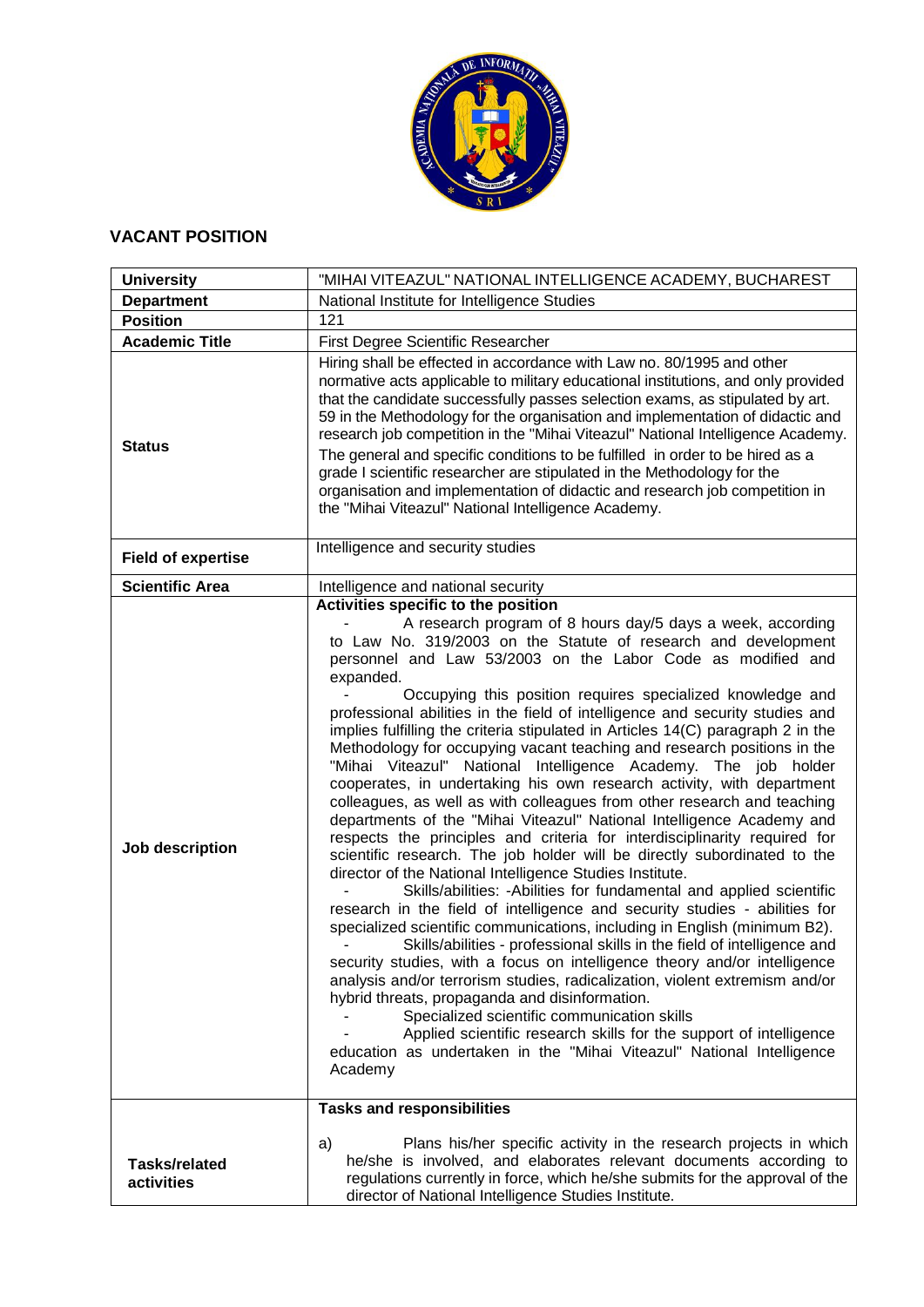|                                                                    | Undertakes assigned research work in the field of intelligence<br>b)<br>studies, as well as inter-disciplinary work<br>Participates in the writing of project proposals and/or research<br>C)<br>projects with internal beneficiaries, in support of education and for<br>national and international grants<br>Suggests research topics in the area of intelligence and security<br>d)<br>studies and is involved in the efficient dissemination of results through<br>specialized publications<br>Writes scientific publications and disseminates them at relevant<br>e)<br>national or international conferences.<br>Publishes articles in recognized national or international journals,<br>f)<br>indexed in international databases, in the field of intelligence and security<br>studies<br>Promotes the results of scientific research through the participation in<br>g)<br>academic events and national and international programs in the field of<br>intelligence and security studies<br>Obeys legal regulations regarding classified information<br>h)                                                                                                                                                                                                                                                                                                                                                                                                                                                                                               |
|--------------------------------------------------------------------|-----------------------------------------------------------------------------------------------------------------------------------------------------------------------------------------------------------------------------------------------------------------------------------------------------------------------------------------------------------------------------------------------------------------------------------------------------------------------------------------------------------------------------------------------------------------------------------------------------------------------------------------------------------------------------------------------------------------------------------------------------------------------------------------------------------------------------------------------------------------------------------------------------------------------------------------------------------------------------------------------------------------------------------------------------------------------------------------------------------------------------------------------------------------------------------------------------------------------------------------------------------------------------------------------------------------------------------------------------------------------------------------------------------------------------------------------------------------------------------------------------------------------------------------------------------------|
| <b>Minimum salary</b>                                              | 7956 lei                                                                                                                                                                                                                                                                                                                                                                                                                                                                                                                                                                                                                                                                                                                                                                                                                                                                                                                                                                                                                                                                                                                                                                                                                                                                                                                                                                                                                                                                                                                                                        |
| <b>Exam calendar</b>                                               |                                                                                                                                                                                                                                                                                                                                                                                                                                                                                                                                                                                                                                                                                                                                                                                                                                                                                                                                                                                                                                                                                                                                                                                                                                                                                                                                                                                                                                                                                                                                                                 |
| Announcement<br>publication date in the<br><b>Official Journal</b> | 06.05.2021                                                                                                                                                                                                                                                                                                                                                                                                                                                                                                                                                                                                                                                                                                                                                                                                                                                                                                                                                                                                                                                                                                                                                                                                                                                                                                                                                                                                                                                                                                                                                      |
| <b>Registration period</b>                                         | Start: 24.05.2021 End: 23.06.2021                                                                                                                                                                                                                                                                                                                                                                                                                                                                                                                                                                                                                                                                                                                                                                                                                                                                                                                                                                                                                                                                                                                                                                                                                                                                                                                                                                                                                                                                                                                               |
| Date of the exam                                                   | 12.07.2021                                                                                                                                                                                                                                                                                                                                                                                                                                                                                                                                                                                                                                                                                                                                                                                                                                                                                                                                                                                                                                                                                                                                                                                                                                                                                                                                                                                                                                                                                                                                                      |
| Time of the exam                                                   | 09:00 - 15:00                                                                                                                                                                                                                                                                                                                                                                                                                                                                                                                                                                                                                                                                                                                                                                                                                                                                                                                                                                                                                                                                                                                                                                                                                                                                                                                                                                                                                                                                                                                                                   |
| Location                                                           | Academia Națională de Informații "Mihai Viteazul"                                                                                                                                                                                                                                                                                                                                                                                                                                                                                                                                                                                                                                                                                                                                                                                                                                                                                                                                                                                                                                                                                                                                                                                                                                                                                                                                                                                                                                                                                                               |
| Examination period                                                 | Start: 12.07.2021 End: 12.07.2021<br>Start: 13.07.2021 End: 13.07.2021                                                                                                                                                                                                                                                                                                                                                                                                                                                                                                                                                                                                                                                                                                                                                                                                                                                                                                                                                                                                                                                                                                                                                                                                                                                                                                                                                                                                                                                                                          |
| <b>Results</b><br>communication<br>period                          |                                                                                                                                                                                                                                                                                                                                                                                                                                                                                                                                                                                                                                                                                                                                                                                                                                                                                                                                                                                                                                                                                                                                                                                                                                                                                                                                                                                                                                                                                                                                                                 |
| Results appeal period                                              | Appeal submission:<br>Start: 13.07.2021 End: 15.07.2021<br>Resolution:<br>Start: 19.07.2021 End: 19.07.2021                                                                                                                                                                                                                                                                                                                                                                                                                                                                                                                                                                                                                                                                                                                                                                                                                                                                                                                                                                                                                                                                                                                                                                                                                                                                                                                                                                                                                                                     |
| Topics of the job<br>application contest                           | The contest for the job of Scientific Researcher of the First Degree includes:<br>The analysis of the candidate's file<br>Analyzing the fulfillment of legal criteria<br>Appreciation according to the relevant criteria and the fulfillment of<br>standards established through the order of the relevant Minister<br>The latter condition will be assessed through the following:<br>An interview in which the applicant will present his/her<br>$\bullet$<br>professional achievements, areas of expertise and main<br>scientific achievements<br>A scientific lecture held before the contest committee in one of<br>the following areas:<br>Preventing and combating radicalization, violent extremism and<br>terrorism and strengthening societal resilience<br>Preventing and combating hybrid threats<br>A conceptual approach and innovative methods in preventing and<br>combating propaganda, disinformation and information warfare<br>The theory and practice of contemporary intelligence - from the new<br>realism to the critical approaches and reflexivity<br>Intelligence analysis - innovative strategies and approaches<br>Technological developments and their implications on national<br>security and intelligence activity<br>Intelligence organizations in the XXI century - from agile to learning<br>organizations<br>Diplomacy and intelligence in the XXI century<br>Emergent security threats in the Black Sea area and consequences<br>on intelligence practices.<br>Research, innovation and their implications on modernizing |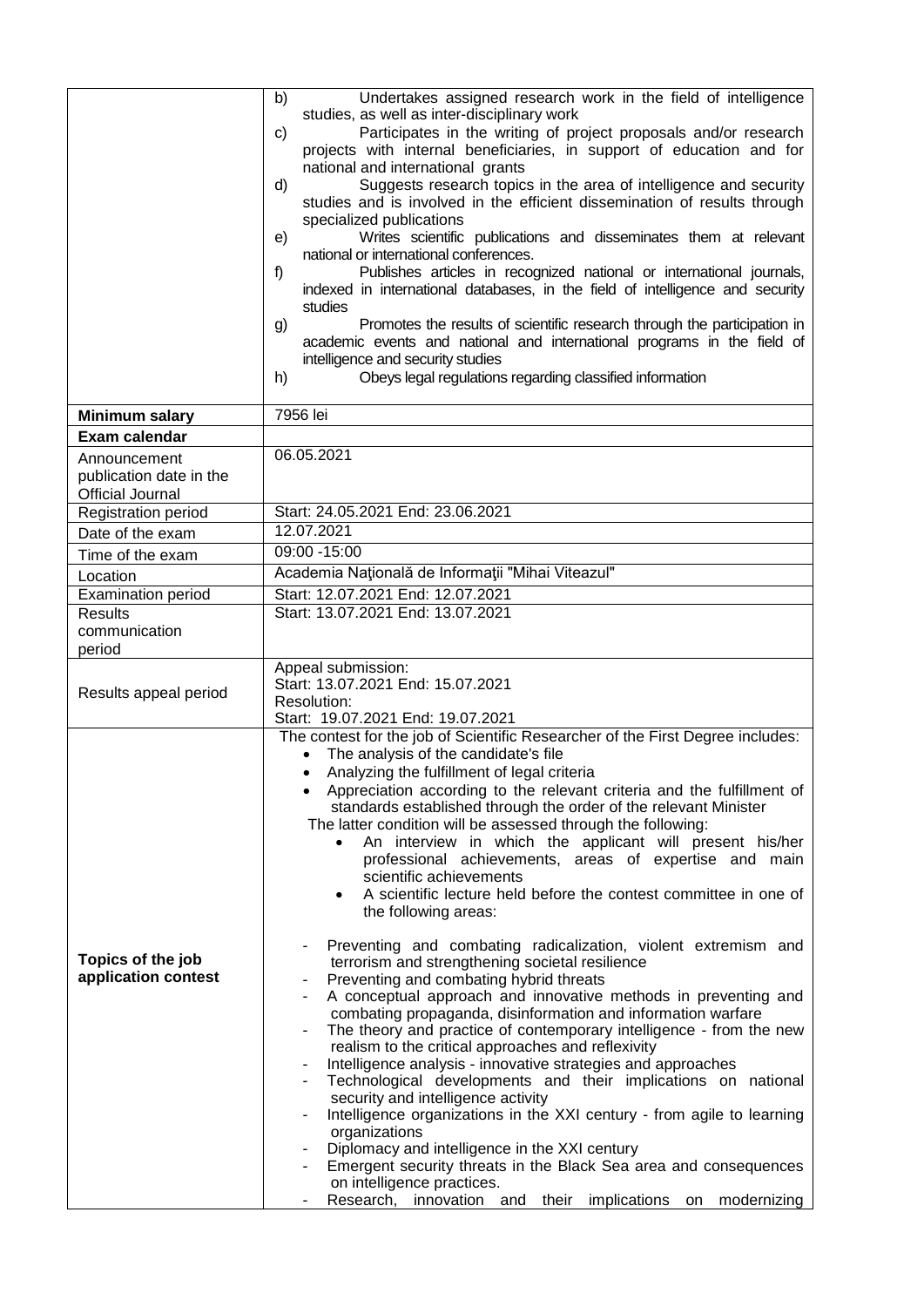| intelligence education<br>Economic intelligence systems in the XXI century<br>Historical aspects on intelligence in support of political decision<br>Comparative analysis on national approaches in the area of<br>intelligence services oversight<br>Privacy vs. security -a comparative approach and good practices at<br>the European level<br>Resilient intelligence systems and INT integration                          |
|-------------------------------------------------------------------------------------------------------------------------------------------------------------------------------------------------------------------------------------------------------------------------------------------------------------------------------------------------------------------------------------------------------------------------------|
| The topic of the lecture will be established by the contest<br>committee and communicated to candidates 48 hours before the<br>lecture is to be held through its publication on www.animy.ro<br>Holding the lecture in English is considered an advantage<br>The interview and the lecture will be held online or onsite,<br>according to the sanitary conditions required by the need to<br>prevent the spread of SARS-Cov 2 |
|                                                                                                                                                                                                                                                                                                                                                                                                                               |
| <b>BIBLIOGRAPHY</b><br>Buzan, Barry; Waever, Ole; de Wilde, Jaap, Securitatea: un nou cadru<br>de analiză, Editura CA Publishing, București, 2011.<br>Buzan, Barry, Popoarele, statele și frica, Editura Cartier, Chișinău,<br>[1991](2014).                                                                                                                                                                                  |
| Zulean, Marian (coord.) Strategiile de securitate națională (ediția a II-a                                                                                                                                                                                                                                                                                                                                                    |
| îmbogățită), Editura Tritonic, București, 2017.                                                                                                                                                                                                                                                                                                                                                                               |
| Kissinger, Henry, Diplomatia, Editura All, București, 2003.<br>$\overline{\phantom{a}}$<br>Buzan, Barry; Little, Richard, Sistemele internaționale în istoria lumii,                                                                                                                                                                                                                                                          |
| Editura Polirom, Iași, [2000](2009).                                                                                                                                                                                                                                                                                                                                                                                          |
| Al-Attar, Z. (2019). Extremism, radicalisation and mental health.                                                                                                                                                                                                                                                                                                                                                             |
| Hanbook for practitioners. Brussels : RAN Centre of Excelence.                                                                                                                                                                                                                                                                                                                                                                |
| Ali, A. H. (2017). Eretica. Pledoarie pentru o reformă musulmană.                                                                                                                                                                                                                                                                                                                                                             |
| Bucuresti: Rao Distributie.                                                                                                                                                                                                                                                                                                                                                                                                   |
| Barthes, R., & Duisit, L. (1975). An Introduction to the Structural Analysis                                                                                                                                                                                                                                                                                                                                                  |
| of Narrative. New Literary History, 6 (2), 237-272.                                                                                                                                                                                                                                                                                                                                                                           |
| Borum, R. (2011). Radicalization into Violent Extremism I: A Review of                                                                                                                                                                                                                                                                                                                                                        |
| Social Science Theories. Journal of Strategic Security, 7-36.                                                                                                                                                                                                                                                                                                                                                                 |
| Bruner, J. (1991). The Narrative Construction of Reality. Critical Inquiry,<br>$18(1), 1-21.$                                                                                                                                                                                                                                                                                                                                 |
| Buijs, F. J. (2009). Muslims in the Netherlands: Social and Political                                                                                                                                                                                                                                                                                                                                                         |
| Developments after 9/11. Journal of Ethnic and Migration Studies, 35 (3),<br>421-438.                                                                                                                                                                                                                                                                                                                                         |
| Burke, J. (2004). Al Qaeda. Foreign Policy (142), 18-26.                                                                                                                                                                                                                                                                                                                                                                      |
| Canetti, E. (1973). Crowds and Power. Penguin.                                                                                                                                                                                                                                                                                                                                                                                |
| Cassam, Q. (2018, November). The Epistemology of Terrorism and                                                                                                                                                                                                                                                                                                                                                                |
| Radicalisation. Royal Institute of Philosophy Supplements, 187-209.                                                                                                                                                                                                                                                                                                                                                           |
| Cherney, A. (2018). Police community engagement and outreach in a                                                                                                                                                                                                                                                                                                                                                             |
| counterterrorism context. Journal of Policing, Intelligence and Counter<br>Terrorism (1), 60-79.                                                                                                                                                                                                                                                                                                                              |
| Christmann, K. (2012). Preventing Religious Radicalisation and Violent                                                                                                                                                                                                                                                                                                                                                        |
| Extremism: A Systematic Review of the Research Literature. Youth                                                                                                                                                                                                                                                                                                                                                              |
| Justice Board.                                                                                                                                                                                                                                                                                                                                                                                                                |
| Hamilton, M. B. (19987). The Elements of the Concept of Ideology.                                                                                                                                                                                                                                                                                                                                                             |
| Political Studies, XXXV, 18-38.                                                                                                                                                                                                                                                                                                                                                                                               |
| Hudson, R. A. (1999). Who becomes a terrorist and why? The<br>$\overline{\phantom{a}}$                                                                                                                                                                                                                                                                                                                                        |
| psychology and sociology of terrorism. Skyhorse Publishing.                                                                                                                                                                                                                                                                                                                                                                   |
| Hamilton Bean (2013) Rhetorical and Critical / Cultural intelligence                                                                                                                                                                                                                                                                                                                                                          |
| Studies, Intelligence and National Security, 28:4, 498-519.                                                                                                                                                                                                                                                                                                                                                                   |
| Rick Meesen, Bianca Torossian, Frank Bekkers, A horizon scan of<br>Trends and Developments in Hybrid Conflict, set to shape 2020 and                                                                                                                                                                                                                                                                                          |
| beyond, The Hague Center for Strategic Studies.                                                                                                                                                                                                                                                                                                                                                                               |
| Giovanna Borradori (2003). Philisophy in a Time of Terror, The                                                                                                                                                                                                                                                                                                                                                                |
| University of Chicago Press                                                                                                                                                                                                                                                                                                                                                                                                   |
| Patrick D. Allen (2007). Information Operations Planning, Artech House,                                                                                                                                                                                                                                                                                                                                                       |
|                                                                                                                                                                                                                                                                                                                                                                                                                               |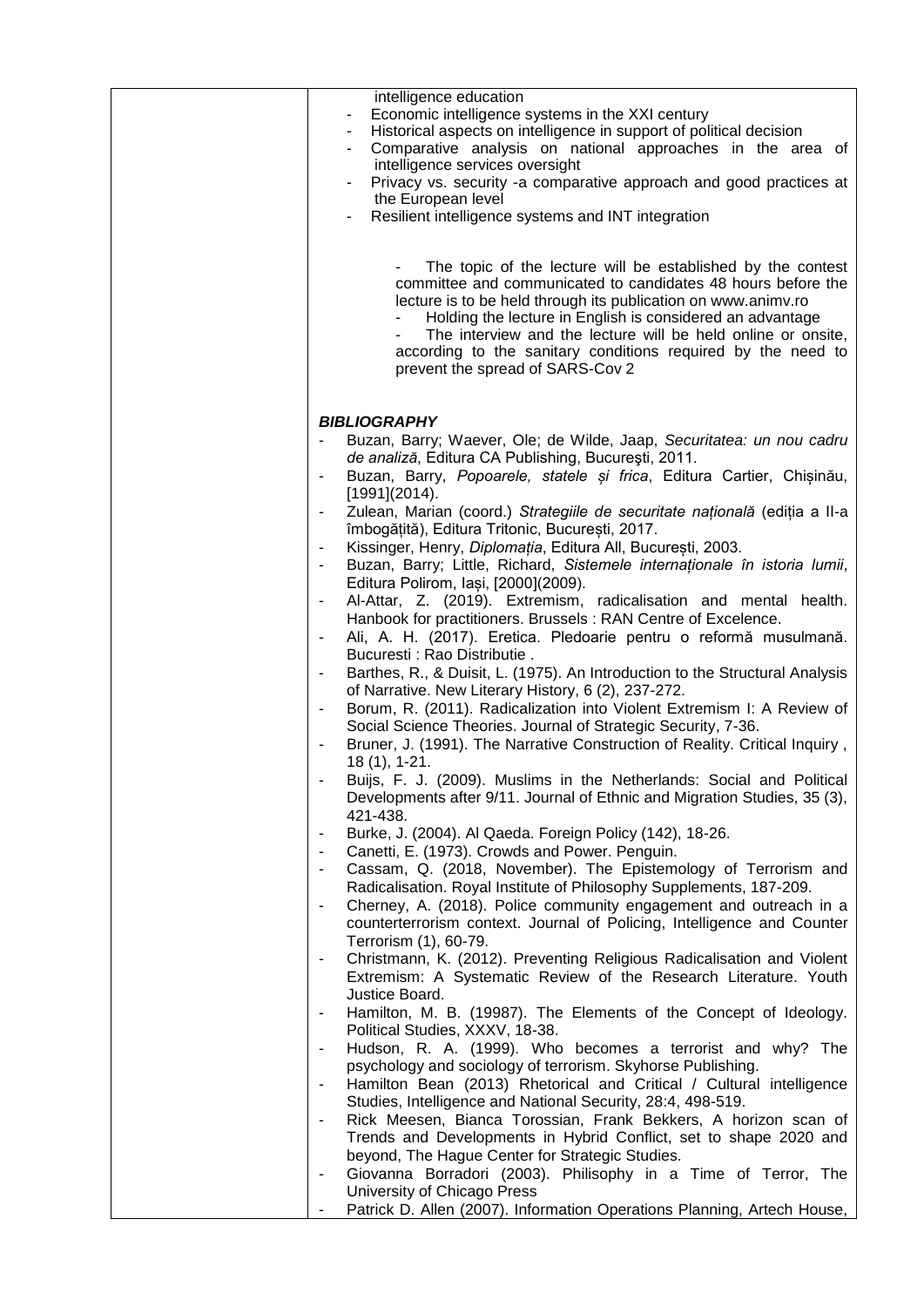|                          | <b>Boston</b><br>John A. Gentry, "Truth"as a Tool of the Politicization of Intelligence,<br>International Journal of Intelligence and Counterintelligence, 32:2, 2017-                                                                                                                                                                                                                                                                                                                                                                                  |
|--------------------------|---------------------------------------------------------------------------------------------------------------------------------------------------------------------------------------------------------------------------------------------------------------------------------------------------------------------------------------------------------------------------------------------------------------------------------------------------------------------------------------------------------------------------------------------------------|
|                          | 247<br>Hamilton Bean, Peter de Werd, Cristina Ivan (2021). Critical intelligence<br>$\overline{\phantom{a}}$<br>Studies: Introduction to the Special Issue, Intelligence and National<br>Security, Taylor and Francis, Ahead of Print, 1-9<br>Aparaschivei Sorin, Pintilie Florin-Badea, Din istoria oficială a                                                                                                                                                                                                                                         |
|                          | contraspionajului românesc, Editura ANIMV, București, 2018.<br>Aparaschivei Sorin, Lucinescu Ioan Codruț, Cercetări<br>asupra<br>începuturilor istoriei moderne a serviciilor de informații românești 1842 -                                                                                                                                                                                                                                                                                                                                            |
|                          | 1878, Editura ANIMV, București, 2018.<br>Aparaschivei Sorin, Sistemul Național de Informații, Editura Militară,<br>București, 2018.                                                                                                                                                                                                                                                                                                                                                                                                                     |
|                          | Brestoiu Horia, Memoria frontului secret, vol. I, Editura Globus,<br>۰<br>București, 1991.                                                                                                                                                                                                                                                                                                                                                                                                                                                              |
|                          | Deletant Dennis, Activități britanice clandestine în România, Editura<br>$\overline{\phantom{a}}$<br>Humanitas, Bucuresti, 2019.                                                                                                                                                                                                                                                                                                                                                                                                                        |
|                          | Pintilie Florin, Serviciul Special de Informații din România (1939 - 1947),<br>vol. 1-2, Editura ANI, București, 2003.<br>Spânu Alin, Istoria serviciilor de informații/contrainformații românești în                                                                                                                                                                                                                                                                                                                                                   |
|                          | perioada 1919 - 1945, Casa Editorială Demiurg, Iași, 2010.<br>Legea 51 din 1991 (r. 2014) privind securitatea națională                                                                                                                                                                                                                                                                                                                                                                                                                                 |
|                          | Legea 14 din 1992 privind organizarea și funcționarea Serviciului Român<br>de Informații                                                                                                                                                                                                                                                                                                                                                                                                                                                                |
|                          | Legea 535 din 2004 privind prevenirea și combaterea terorismului<br>Legea 182 din 2002 privind protecția informațiilor clasificate                                                                                                                                                                                                                                                                                                                                                                                                                      |
| <b>Exam procedure</b>    | Assessment of the contest registration file, assessment of the fulfillment of<br>the conditions provided by the law and assessment according to the criteria<br>and standards established by an order of the relevant minister (Annex 1 to<br>the Methodology for occupying vacant teaching and research positions in<br>"Mihai Viteazul" National Intelligence Academy)                                                                                                                                                                                |
|                          | The full list of documents, which the candidates must include in the contest file, is<br>the following:                                                                                                                                                                                                                                                                                                                                                                                                                                                 |
|                          | a) Application form for the contest (Annex 9);<br>b) A verification form attesting the compliance with the Academy's standards for<br>participating in the contest (Annexes 1, 2, 3, 4);                                                                                                                                                                                                                                                                                                                                                                |
|                          | c) A statement of responsibility, written by hand by the candidate, which states that<br>the information included in the context file refers to his/her personal activities and<br>accomplishments, otherwise the candidate will bear the consequences of false<br>statements, in accordance with the legislation in force (in original) (Annex 12);                                                                                                                                                                                                    |
|                          | d) A proposal for an academic career development of the candidate, from the<br>point of view of research activities (the proposal is elaborated by the candidate, has<br>a maximum of 10 pages and is one of the main yardsticks for the candidates);                                                                                                                                                                                                                                                                                                   |
| <b>List of documents</b> | e) A list of published papers <sup>1</sup> (signed by the candidate), in printed and digital<br>format, accompanied by one copy of at least 5 representative papers, structured in<br>relation to the preliminary requirements and the evaluation criteria, which is, from<br>case to case, in order: doctoral thesis; published books; articles/studies published in<br>specialized recognized journals of international circulation or specialized national<br>journals recognized by CNSIS; studies published in volumes of international scientific |
|                          | conferences, with national or international recognition (with ISSN or ISBN, invention<br>license or other titles of intellectual property, grant/contract-based R&D and<br>innovation projects, other papers or publications);                                                                                                                                                                                                                                                                                                                          |
|                          | f) To support the score in the verification form attesting the compliance with the<br>standards, copies of the cover of the publication/book/paper/CD will be presented,                                                                                                                                                                                                                                                                                                                                                                                |
|                          | copies that must clearly display the ISBN or ISSN, from case to case, as well as copy<br>of the contents of the book/publication that must highlight the article/chapter;<br>g) Curriculum vitae (signed by the candidate), in printed and digital format;                                                                                                                                                                                                                                                                                              |
|                          | h) certificate of labor seniority statement, granted by the institution where the                                                                                                                                                                                                                                                                                                                                                                                                                                                                       |
|                          | candidate is currently employed (Annex 13 - model), which must highlights the<br>professional trajectory - professional positions and assimilated time span of the                                                                                                                                                                                                                                                                                                                                                                                      |

 1 In order for the contest committee to verify the veracity of the data submitted by the candidates, each work will indicate the electronic address that confirms its ISI/BDI indexation and the ISI/BDI citations, respectively.